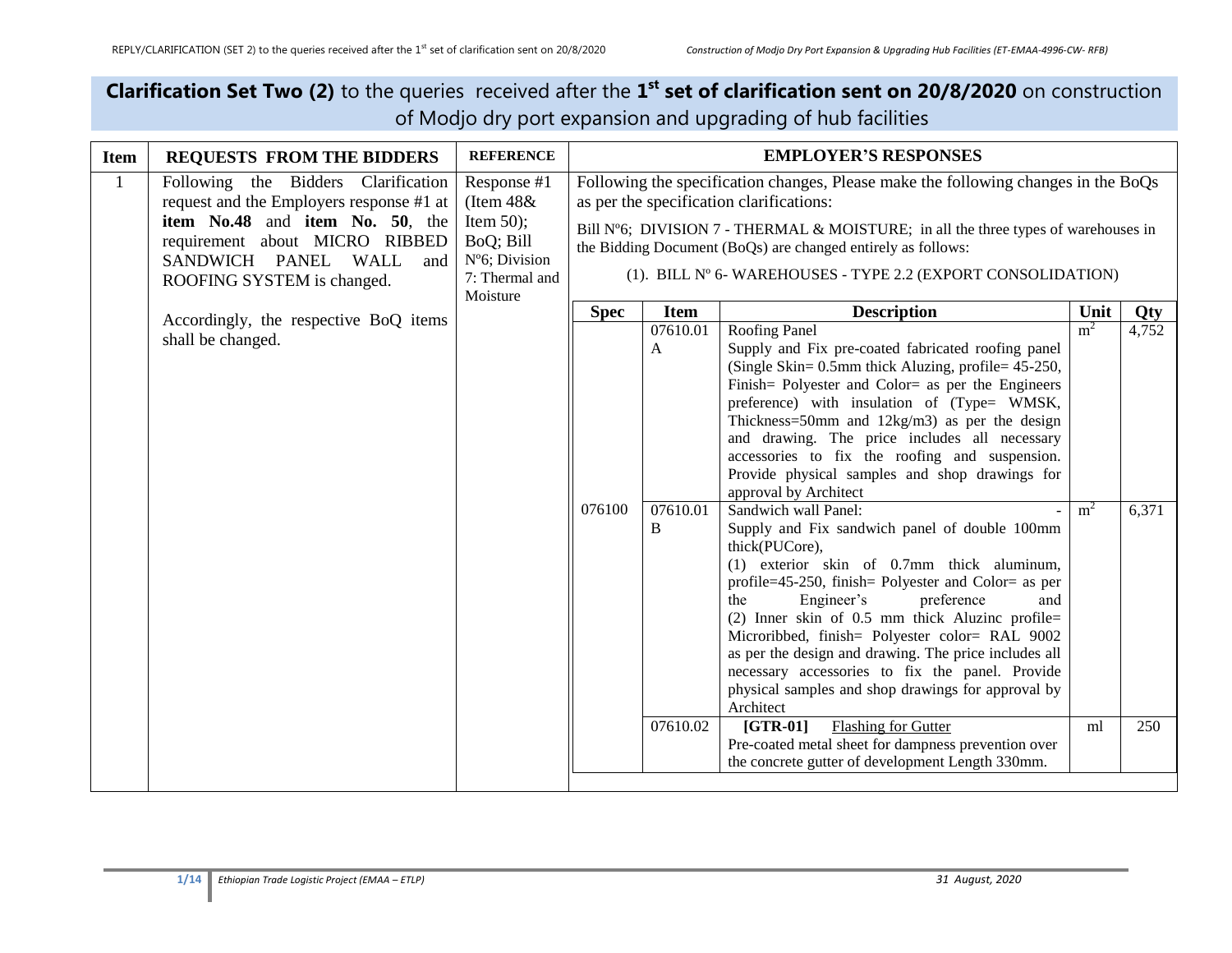|   |                                                                                                                                                                                                                                                                                                                                                                                                                                                                                                     |                 |             |                               | DIVISION 7 - THERMAL & MOISTURE<br>(2). BILL N° 6- WAREHOUSES - TYPE 2.5 (EXPORT CONSOLIDATION)                                                                                                                                              |      |       |       |
|---|-----------------------------------------------------------------------------------------------------------------------------------------------------------------------------------------------------------------------------------------------------------------------------------------------------------------------------------------------------------------------------------------------------------------------------------------------------------------------------------------------------|-----------------|-------------|-------------------------------|----------------------------------------------------------------------------------------------------------------------------------------------------------------------------------------------------------------------------------------------|------|-------|-------|
|   |                                                                                                                                                                                                                                                                                                                                                                                                                                                                                                     |                 |             |                               | DIVISION 7 - THERMAL & MOISTURE                                                                                                                                                                                                              |      |       |       |
|   |                                                                                                                                                                                                                                                                                                                                                                                                                                                                                                     |                 | <b>Spec</b> | <b>Item</b>                   | <b>Description</b>                                                                                                                                                                                                                           |      | Unit  | Qty   |
|   |                                                                                                                                                                                                                                                                                                                                                                                                                                                                                                     |                 |             | 07610.01A                     | Roofing Panel<br>Ditto as above approval (1)                                                                                                                                                                                                 |      | m2    | 6,077 |
|   |                                                                                                                                                                                                                                                                                                                                                                                                                                                                                                     |                 | 076100      | 07610.01B                     | Sandwich wall Panel: -<br>Ditto as above $(1)$                                                                                                                                                                                               |      | m2    | 7,330 |
|   |                                                                                                                                                                                                                                                                                                                                                                                                                                                                                                     |                 |             | 07610.02                      | $[GTR-01]$<br>Flashing for Gutter<br>Ditto as above $(1)$                                                                                                                                                                                    |      | ml    | 253   |
|   |                                                                                                                                                                                                                                                                                                                                                                                                                                                                                                     |                 |             |                               | (3). BILL N° 6- WAREHOUSES - TYPE 4.1 (DRY BULK STORAGE)<br>DIVISION 7 - THERMAL & MOISTUR                                                                                                                                                   |      |       |       |
|   |                                                                                                                                                                                                                                                                                                                                                                                                                                                                                                     |                 | <b>Spec</b> | <b>Item</b>                   | <b>Description</b>                                                                                                                                                                                                                           | Unit |       | Qty   |
|   |                                                                                                                                                                                                                                                                                                                                                                                                                                                                                                     |                 |             | 07610.01A                     | <b>Roofing Panel</b><br>Ditto as above approval (1)                                                                                                                                                                                          | m2   | 2,180 |       |
|   |                                                                                                                                                                                                                                                                                                                                                                                                                                                                                                     |                 | 076100      | 07610.01B                     | Sandwich wall Panel: -<br>Ditto as above $(1)$                                                                                                                                                                                               | m2   | 9,662 |       |
|   |                                                                                                                                                                                                                                                                                                                                                                                                                                                                                                     |                 |             | 07610.02                      | $[GTR-01]$<br><b>Flashing for Gutter</b><br>Ditto as above $(1)$                                                                                                                                                                             | ml   | 235   |       |
| 2 | The engineering quantity is extremely<br>tremendous, which means the preparation<br>time is very short. Considering integrity<br>overall<br>operation<br>and<br>of<br>many<br>systems/facilities may meet difficulties.<br>On account of a serious and responsible<br>attitude, we will extremely carefully<br>calculate and check the accuracy and<br>completeness of our technical and<br>financial proposals, so as to fully respond<br>to the Employer's Bidding Documents<br>requirements. And | <b>ITB 22.1</b> |             | on the status of the request. | To this date, bidders are advised to remain on the original deadline.<br>Yet, the Employer has already requested the financier to approve time extension<br>request for bid submission date. Hence, Bidders will be communicated immediately |      |       |       |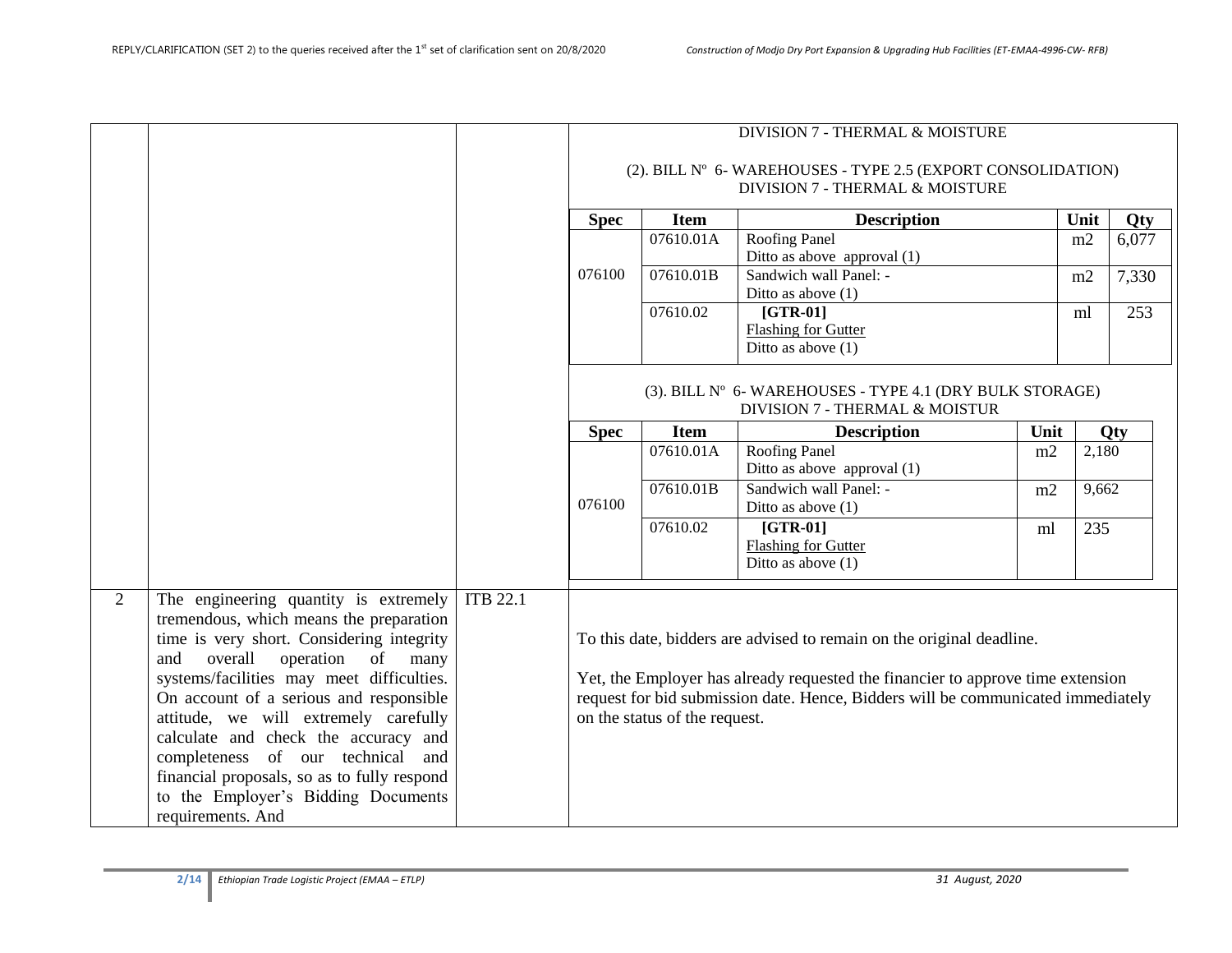|                | Due to the $COVID - 19$ Pandemic<br>situations, the overall preparation and<br>coordination works have been seriously<br>affected. In view of our similar bidding<br>experience, the above captioned bid<br>preparation work will take three months<br>without the impact of the pandemic, so we<br>suggest an extension of additional two<br>months.                                                                                                                                                                                                                                                                                                                                                                                                        |                 |                                                                                                                                                                                                                                                                                                                                                                                  |
|----------------|--------------------------------------------------------------------------------------------------------------------------------------------------------------------------------------------------------------------------------------------------------------------------------------------------------------------------------------------------------------------------------------------------------------------------------------------------------------------------------------------------------------------------------------------------------------------------------------------------------------------------------------------------------------------------------------------------------------------------------------------------------------|-----------------|----------------------------------------------------------------------------------------------------------------------------------------------------------------------------------------------------------------------------------------------------------------------------------------------------------------------------------------------------------------------------------|
| 3              | The Bidder has submitted clarification<br>No.1 and No.2 respectively on August $9th$<br>2020 and August $12th$ 2020. But, the<br>clarifications haven't been responded by<br>the Employer until now. Without the<br>responses, relative documents cannot be<br>prepared properly. Please consider that it<br>takes a period of time to prepare these<br>documents after your response. Because<br>of the original dead line for bid<br>submission is $15th$ September 2020 and<br>the date where the Employer will respond<br>our clarifications is unknown, therefore<br>the Bidder hereby requests to extend the<br>deadline for bid submission for 30 days.<br>Besides, the Bidder wishes you can<br>respond our clarifications at your earliest<br>time, | <b>ITB 22.1</b> | Clarification response No.1 from the Employer is sent to all the Bidders on 20- Aug-<br>20.<br>Regarding time extension for bid submission date, please refer item No. 2 herein<br>above.                                                                                                                                                                                        |
| $\overline{4}$ | BoQ-4.2.28:<br>If applicable, please provide the detailed<br>drawing for Logistics inside the Main<br>Gate and Logistics outside the Main Gate;                                                                                                                                                                                                                                                                                                                                                                                                                                                                                                                                                                                                              | <b>BoQ</b>      | The BoQ is applicable. The main gate is the one which is a boundary of the Dry Port<br>tertiary. Therefore, what is inside the territory or inside the Dry Port is already<br>outlined in Volume III – A: Architectural Drawings; general lay out drawing of this<br>bidding document. Hence you are advised to review the drawings and other parts of<br>the Bidding documents. |
| 5              | BoQ-4.3.11:<br>Please<br>provide<br>the<br>supporting<br>specifications of wagon balance;                                                                                                                                                                                                                                                                                                                                                                                                                                                                                                                                                                                                                                                                    | <b>BoQ</b>      | Weigh scale specification:<br>General requirements<br>• Above ground weigh bridge system                                                                                                                                                                                                                                                                                         |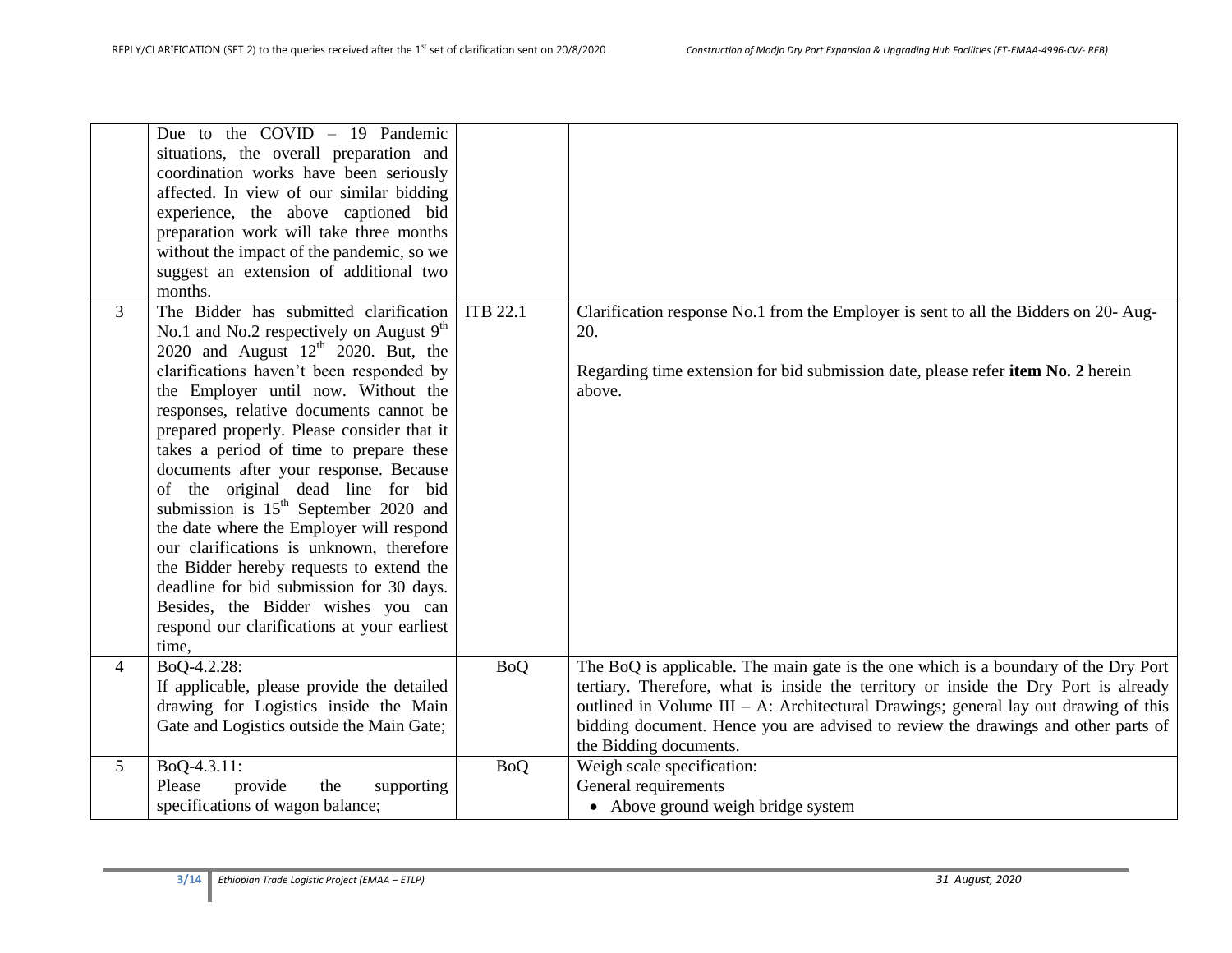| • Minimum two high precision load cells with ISO standard IP68 (protection<br>against total dust ingress)<br>• Final system performnce should be compatible with ISO $12745:2008$ – Precision<br>and bias of mass measurement techniques and ISO 5725-1:1994 - Accuracy<br>(trueness and precision) of measurement methods and results<br>• Weight bridge software shall be used for data processing such as Acquire<br>measurement data which should not be conducive to fraudulent modification<br>Process data date wise, truck wise, load wise, shift wise, customer wise, product<br>wise and other, for generation of daily, weekly and monthly reports Prepare<br>transport permits, invoices and other as per the requirement from EMAA,<br>Provide connection with other weighbridges/ server computers by LAN with the<br>possibility of sharing the common database.<br>• The software should be compatible for integrating with the authorized software<br>and migration of data. Software must be password protected for operation and<br>editing<br>Specific requirements<br>Weighbridge Capacity<br>min of 60T<br>Platform Length<br>$18 - 24m$<br>Platform Width<br>$3.0 - 3.5m$<br>230/400 volts AC, 50Hz or 12 volt battery<br>Power Required<br>Steel platform on load cells and with a concrete base<br>Construction<br>Electronics<br>Microprocessor weigh controller sealed to IP68<br>Load Cell Capacity<br>Min. capacity of 20T<br>Load Cell construction<br><b>Stainless Steel</b> |  | load bearing structure<br>analog outputs) | • System should include, load receiving element, weighing structure, load cells,<br>• The load cells should be connected to weighting instrumentation<br>• Weighting instrumentation should have digital indication and analog indication<br>for visual outputs, digital and analog signal outputs for control (RS 232, RS 485,<br>fieldbus, wirelss systems outpouts for digital outpouts and 0-10V dc and 4-20mA |
|-------------------------------------------------------------------------------------------------------------------------------------------------------------------------------------------------------------------------------------------------------------------------------------------------------------------------------------------------------------------------------------------------------------------------------------------------------------------------------------------------------------------------------------------------------------------------------------------------------------------------------------------------------------------------------------------------------------------------------------------------------------------------------------------------------------------------------------------------------------------------------------------------------------------------------------------------------------------------------------------------------------------------------------------------------------------------------------------------------------------------------------------------------------------------------------------------------------------------------------------------------------------------------------------------------------------------------------------------------------------------------------------------------------------------------------------------------------------------------------------------------------|--|-------------------------------------------|--------------------------------------------------------------------------------------------------------------------------------------------------------------------------------------------------------------------------------------------------------------------------------------------------------------------------------------------------------------------------------------------------------------------|
|                                                                                                                                                                                                                                                                                                                                                                                                                                                                                                                                                                                                                                                                                                                                                                                                                                                                                                                                                                                                                                                                                                                                                                                                                                                                                                                                                                                                                                                                                                             |  |                                           |                                                                                                                                                                                                                                                                                                                                                                                                                    |
|                                                                                                                                                                                                                                                                                                                                                                                                                                                                                                                                                                                                                                                                                                                                                                                                                                                                                                                                                                                                                                                                                                                                                                                                                                                                                                                                                                                                                                                                                                             |  |                                           |                                                                                                                                                                                                                                                                                                                                                                                                                    |
|                                                                                                                                                                                                                                                                                                                                                                                                                                                                                                                                                                                                                                                                                                                                                                                                                                                                                                                                                                                                                                                                                                                                                                                                                                                                                                                                                                                                                                                                                                             |  |                                           |                                                                                                                                                                                                                                                                                                                                                                                                                    |
|                                                                                                                                                                                                                                                                                                                                                                                                                                                                                                                                                                                                                                                                                                                                                                                                                                                                                                                                                                                                                                                                                                                                                                                                                                                                                                                                                                                                                                                                                                             |  |                                           |                                                                                                                                                                                                                                                                                                                                                                                                                    |
|                                                                                                                                                                                                                                                                                                                                                                                                                                                                                                                                                                                                                                                                                                                                                                                                                                                                                                                                                                                                                                                                                                                                                                                                                                                                                                                                                                                                                                                                                                             |  |                                           |                                                                                                                                                                                                                                                                                                                                                                                                                    |
|                                                                                                                                                                                                                                                                                                                                                                                                                                                                                                                                                                                                                                                                                                                                                                                                                                                                                                                                                                                                                                                                                                                                                                                                                                                                                                                                                                                                                                                                                                             |  |                                           |                                                                                                                                                                                                                                                                                                                                                                                                                    |
|                                                                                                                                                                                                                                                                                                                                                                                                                                                                                                                                                                                                                                                                                                                                                                                                                                                                                                                                                                                                                                                                                                                                                                                                                                                                                                                                                                                                                                                                                                             |  |                                           |                                                                                                                                                                                                                                                                                                                                                                                                                    |
|                                                                                                                                                                                                                                                                                                                                                                                                                                                                                                                                                                                                                                                                                                                                                                                                                                                                                                                                                                                                                                                                                                                                                                                                                                                                                                                                                                                                                                                                                                             |  |                                           |                                                                                                                                                                                                                                                                                                                                                                                                                    |
|                                                                                                                                                                                                                                                                                                                                                                                                                                                                                                                                                                                                                                                                                                                                                                                                                                                                                                                                                                                                                                                                                                                                                                                                                                                                                                                                                                                                                                                                                                             |  |                                           |                                                                                                                                                                                                                                                                                                                                                                                                                    |
|                                                                                                                                                                                                                                                                                                                                                                                                                                                                                                                                                                                                                                                                                                                                                                                                                                                                                                                                                                                                                                                                                                                                                                                                                                                                                                                                                                                                                                                                                                             |  |                                           |                                                                                                                                                                                                                                                                                                                                                                                                                    |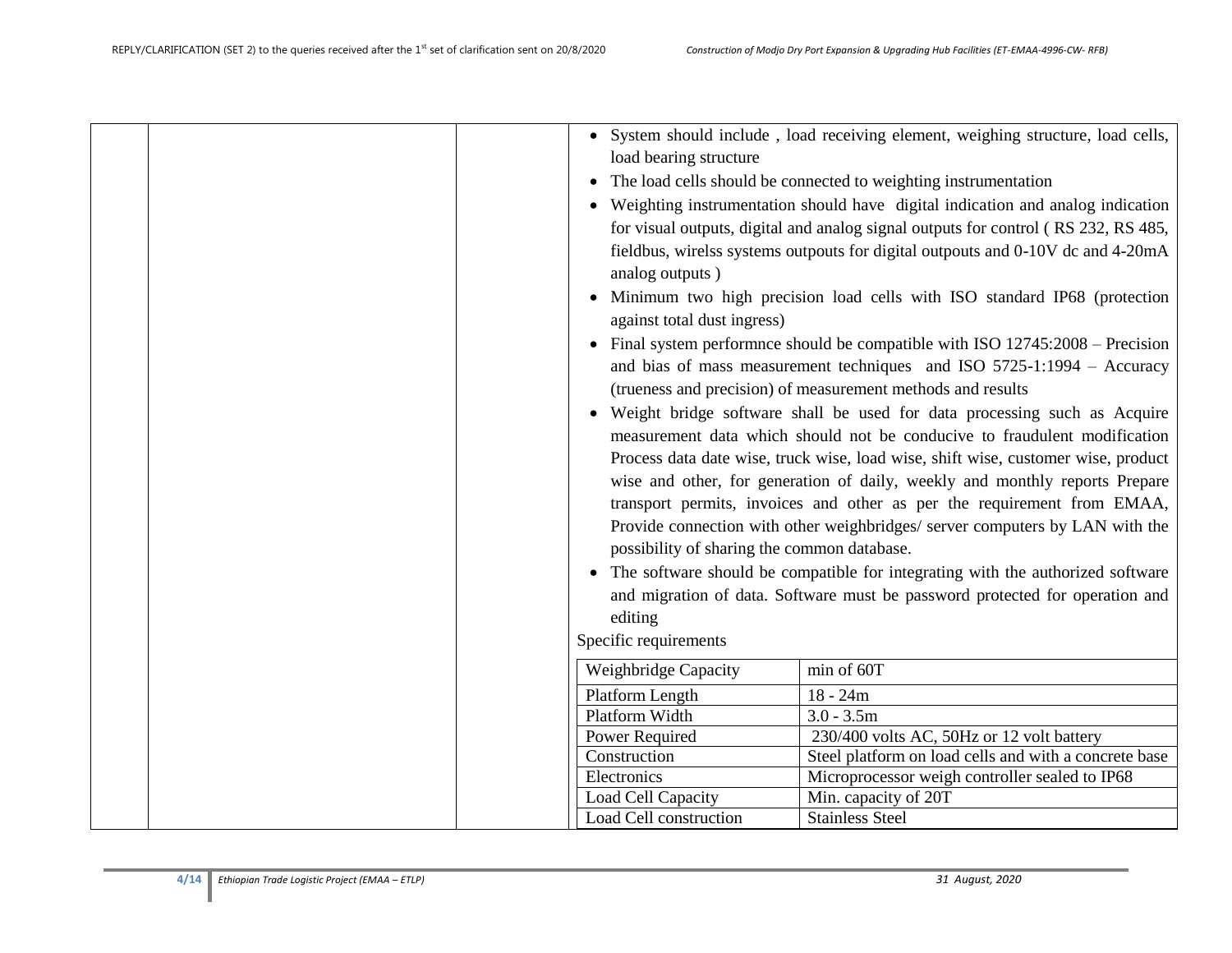|        |                                                                                                                                                                                                                                                                                                                   |            | Safe load in the Load Cell<br>125% of rated capacity                                                                                                                                                                                                                                                                                                                                                                                                                                                                                                                                                                                                                                                                                                                                                                                                                                                                                                                                               |
|--------|-------------------------------------------------------------------------------------------------------------------------------------------------------------------------------------------------------------------------------------------------------------------------------------------------------------------|------------|----------------------------------------------------------------------------------------------------------------------------------------------------------------------------------------------------------------------------------------------------------------------------------------------------------------------------------------------------------------------------------------------------------------------------------------------------------------------------------------------------------------------------------------------------------------------------------------------------------------------------------------------------------------------------------------------------------------------------------------------------------------------------------------------------------------------------------------------------------------------------------------------------------------------------------------------------------------------------------------------------|
|        |                                                                                                                                                                                                                                                                                                                   |            | 150% of rated capacity<br>Max load in the Load Cell                                                                                                                                                                                                                                                                                                                                                                                                                                                                                                                                                                                                                                                                                                                                                                                                                                                                                                                                                |
| 6      | BoQ-4.5.2:<br>Please provide the detailed drawing for<br>overhead guard house;                                                                                                                                                                                                                                    | <b>BoQ</b> | Watchtowers drawings are provided to the bidders in Volume $III$ – Drawings<br>(Architectural, Structural, Water supply and Sanitary, etc). So, please refer this<br>section.                                                                                                                                                                                                                                                                                                                                                                                                                                                                                                                                                                                                                                                                                                                                                                                                                      |
| $\tau$ | BoQ-4.4:<br>Please<br>provide<br>supporting<br>the<br>specifications of<br>container scanning<br>device;                                                                                                                                                                                                          | <b>BoQ</b> | Container scanning device specification:<br>• Scanning speed $-40$ feet container 30 per hour<br>• Xray capacity $-7.5$ MEV duel energy xray generator that can generate photon<br>with energy of 7.5Mev<br>• Enclosed with radition sheilding<br>• Radition sheilding of the accelerator and collimator should ensure low level<br>dossage rate of not more than 0.5micr Sv/h<br>· Adjustable beam orientation from control room with 4 CCTV oversight<br>survelliance cameras, 1x19" monitor,<br>• Radiation monitor with sound and light alarm located in control room<br>One dose rate monitor<br>Infrared perimeter control system monitoring the exclusion area<br>$\bullet$<br>Check in work station, control work stations should be network enables<br>Should have complete software for xray image obtaining storing and processing<br>$\bullet$<br>Support different image formate<br>• From 2 up to 32 zooming capacity<br>• Typical operating area should not be greater than 40mx70m |
| 8      | BoQ-2.7:Demolition of the quantities for<br>the entrance $\&$ exit of existing culverts<br>should be replaced with demolition of the<br>quantities for the entrance & exit of<br>existing culverts & quantities of<br>extension; meanwhile, divide the C35 RC<br>into: demolition quantity & pouring<br>quantity. | <b>BoQ</b> | There is no BoQ 2.7 in the BoQ volume of the bidding document and /or the request<br>is not clear. Therefore, be informed that the Employer could not give clarification<br>response for this request and you are advised to prepare your proposal based on the<br>original bill item.                                                                                                                                                                                                                                                                                                                                                                                                                                                                                                                                                                                                                                                                                                             |
| 9      | BoQ-4.2.2.1 b:<br>The 1/9 single-opened turnout should be<br>changed by 1/12 single-opened turnout.                                                                                                                                                                                                               | <b>BoQ</b> | The Bidders are advised to prepare their proposal based on the original bill item and<br>clarifications set one (1) of the Employer. Any modification required will be made<br>during the construction implementation subject to the approval of the Engineer.                                                                                                                                                                                                                                                                                                                                                                                                                                                                                                                                                                                                                                                                                                                                     |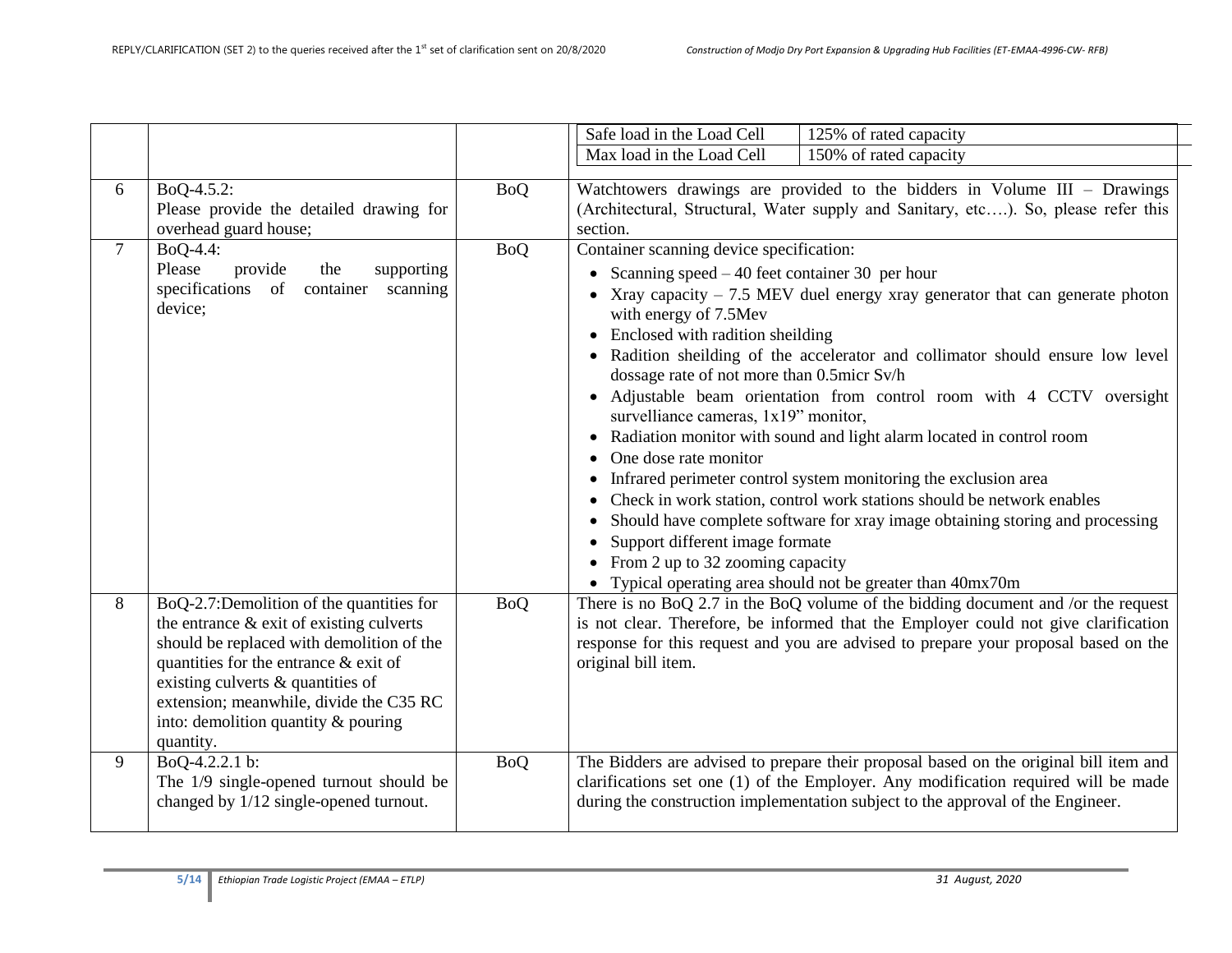| 10 | Generally, whether the deviation of unit<br>rates in the original BoQ is relatively<br>large can be adjusted.                                                                                                                                                                                                                                    | The request is not clear. But, unit rates are non-adjustable whereas regarding the<br>quantities; it is treated based on BoQ or admeasurement contract type.                                                                                            |
|----|--------------------------------------------------------------------------------------------------------------------------------------------------------------------------------------------------------------------------------------------------------------------------------------------------------------------------------------------------|---------------------------------------------------------------------------------------------------------------------------------------------------------------------------------------------------------------------------------------------------------|
| 11 | Will the Employer be responsible for the<br>borrow pit, spoil pit and quarries? Is there<br>any land used tax to be charged?                                                                                                                                                                                                                     | Such items will be done based on FIDIC Red book @2017 and special conditions of<br>contract.                                                                                                                                                            |
| 12 | In terms of various building materials, for<br>the purpose of implementing the project,<br>it is generally considered to be imported<br>from China, is it possible to be applied for<br>being duty-free?                                                                                                                                         | Please refer Item No. 11 of clarification response set one (1) forwarded to you earlier.                                                                                                                                                                |
| 13 | There is no specific construction scope<br>and coordination on the layout plan, is it<br>possible to provide the explicit design<br>specification?                                                                                                                                                                                               | Please maintain the original layout plan                                                                                                                                                                                                                |
| 14 | In the original drawing, the material of<br>steel structures is S355, is it possible to<br>be substituted by GB-Q345B(orQ355B)?                                                                                                                                                                                                                  | Please refer Item No. 36 of clarification response set one (1) forwarded to you earlier.                                                                                                                                                                |
| 15 | Can the UK or Euro Standard profile steel<br>be replaced with similar GB profile<br>steel, such as UB406x178x74~HN450x20<br>0x9x14;UB610x305x149~HM600x300<br>(588x300x12x20; HE300A~HW300x3<br>00x10x15; L150X18~L180X18, etc.?                                                                                                                 | Please refer Item No. 36 of clarification response set one (1) forwarded to you earlier.                                                                                                                                                                |
| 16 | It is equipped with 12mm steel plate<br>under the compartment floor as per the<br>original drawing, it is suggested to change<br>with pressed profile steel bearing<br>plate(thickness 1.2mm, type is optional).<br>However, considering its long span, it is<br>required to apply reliable support in such<br>case while implementing the work. | This plate span is 1.2m, which is not long span and in addition it is supported on FBR<br>and RB steel beams. Hence it is working fine for this steel concrete composite slab<br>with proper shear studs. And this works only for the mezzanine floors. |
| 17 | Either it does not reflect the connection<br>between RF and RT-1 or the wall support.                                                                                                                                                                                                                                                            | Yes there is missing detail for the RF and RT-1 connection and please refer the<br>attached connection details - Attachment 3: Connection guidelines for different joints<br>through your email register.                                               |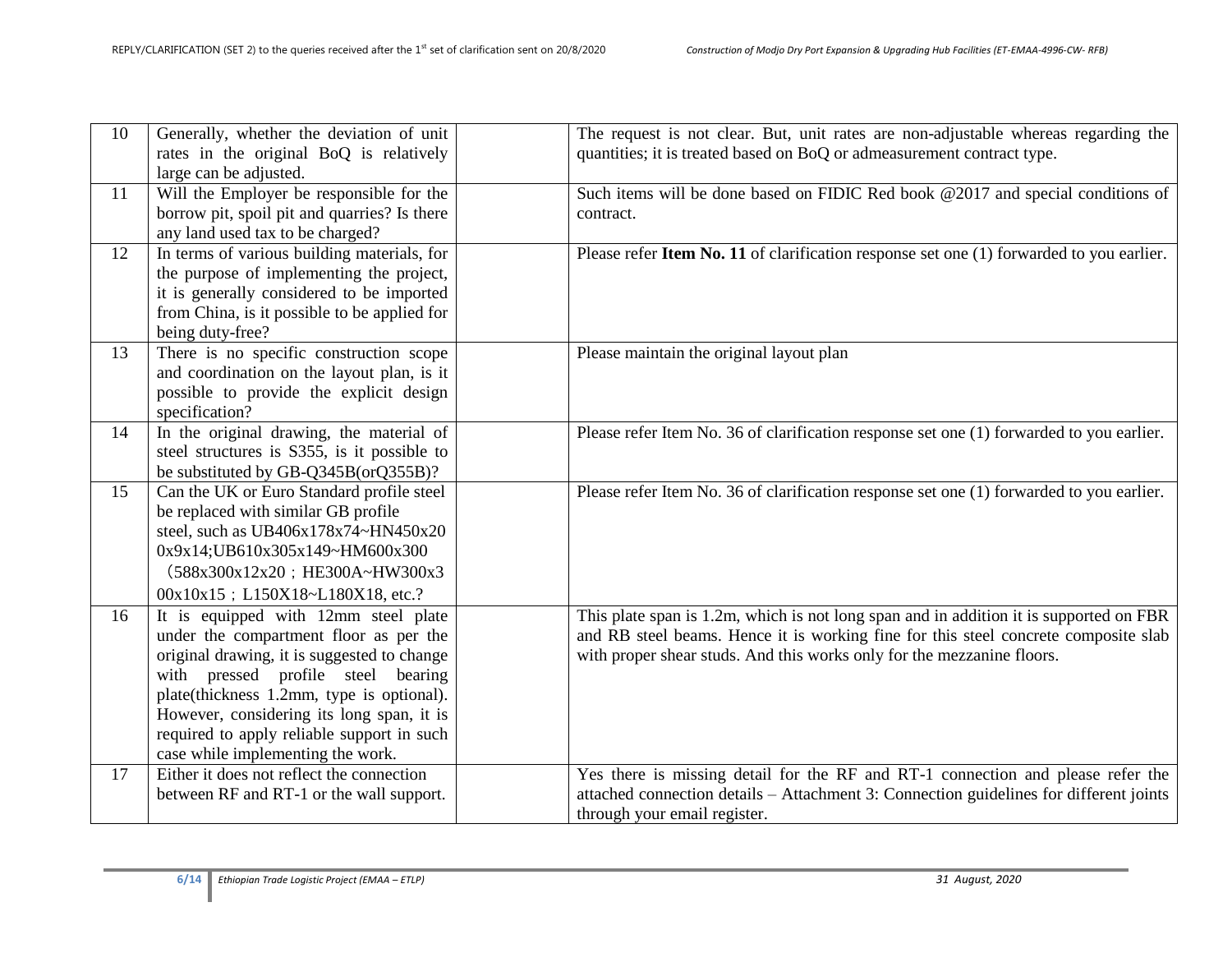| 18 | In the case of other unspecific joints, can<br>they be considered to apply domestic<br>practice in China?                                                                                                                                                                                                                                                                                                                                                                                                                                                                                                               |                    | The warehouses are module type of factory products. Depending on the factory there<br>may be different connection details. But the connection detail doesn't create big<br>difference for the current bid process. So you can consider any reliable detail of the<br>missed connection if any. Regarding standard equivalence, the Bidders are advised to<br>refer item No. 36 of clarifications set one (1) of the Employer. |
|----|-------------------------------------------------------------------------------------------------------------------------------------------------------------------------------------------------------------------------------------------------------------------------------------------------------------------------------------------------------------------------------------------------------------------------------------------------------------------------------------------------------------------------------------------------------------------------------------------------------------------------|--------------------|-------------------------------------------------------------------------------------------------------------------------------------------------------------------------------------------------------------------------------------------------------------------------------------------------------------------------------------------------------------------------------------------------------------------------------|
| 19 | Whereas the majority is heavy structures<br>in this project, it shall be considered to<br>choose the bulk packaging instead of<br>overall packaging for finished structures.<br>The container shall be designed with open<br>roof for the convenience of handling of<br>structures.                                                                                                                                                                                                                                                                                                                                     |                    | The Bidders are advised to prepare their proposal based on the original bill item and<br>clarifications set one (1) of the Employer. Any modification required will be made<br>during the construction implementation subject to approval of the Engineer.                                                                                                                                                                    |
| 20 | Bid Form-POA:<br>Herewith it refers to the Schedule 1-<br>Power of Attorney, Section VII. Works<br>Requirements, there is a blank space to be<br>filled in paragraph 1, the [Name of<br>Project]. We would like to know which<br>name shall be prevailing to this title from<br>the BDS, Section II, ITB1.1, The name of<br>the ICB: Construction of Modjo Dry Port<br>Expansion and Upgrading of Hub<br>Facilities or ITB 2.1, The name of the<br>project: Ethiopia, Trade Logistics.<br>Your response or decision making will be<br>highly appreciated. Please accept the<br>assurance of our highest considerations. | <b>Bid Forms</b>   | All are referring this particular project. Therefore, Bidders can write the following:<br>Project Name: "Ethiopia Trade Logistics Project (ETLP) – P156590 - Construction<br>of Modjo Dry Port Expansion and Upgrading of Hub Facilities; ICB No: ET-EMAA-<br>4946-CW-RFB"                                                                                                                                                    |
| 21 | It is to be recalled that we have<br>participated in the bidding process<br>of Construction of Modjo Dry Port<br>Expansion and Upgrading of Hub<br>Facilities in the name of the Company.<br>Due to the outbreak of COVID-19 virus<br>that there is hardly enough time for us to<br>prepare fully for the tender before the                                                                                                                                                                                                                                                                                             | Bid<br>Submission. | Please refer item 2 herein above.                                                                                                                                                                                                                                                                                                                                                                                             |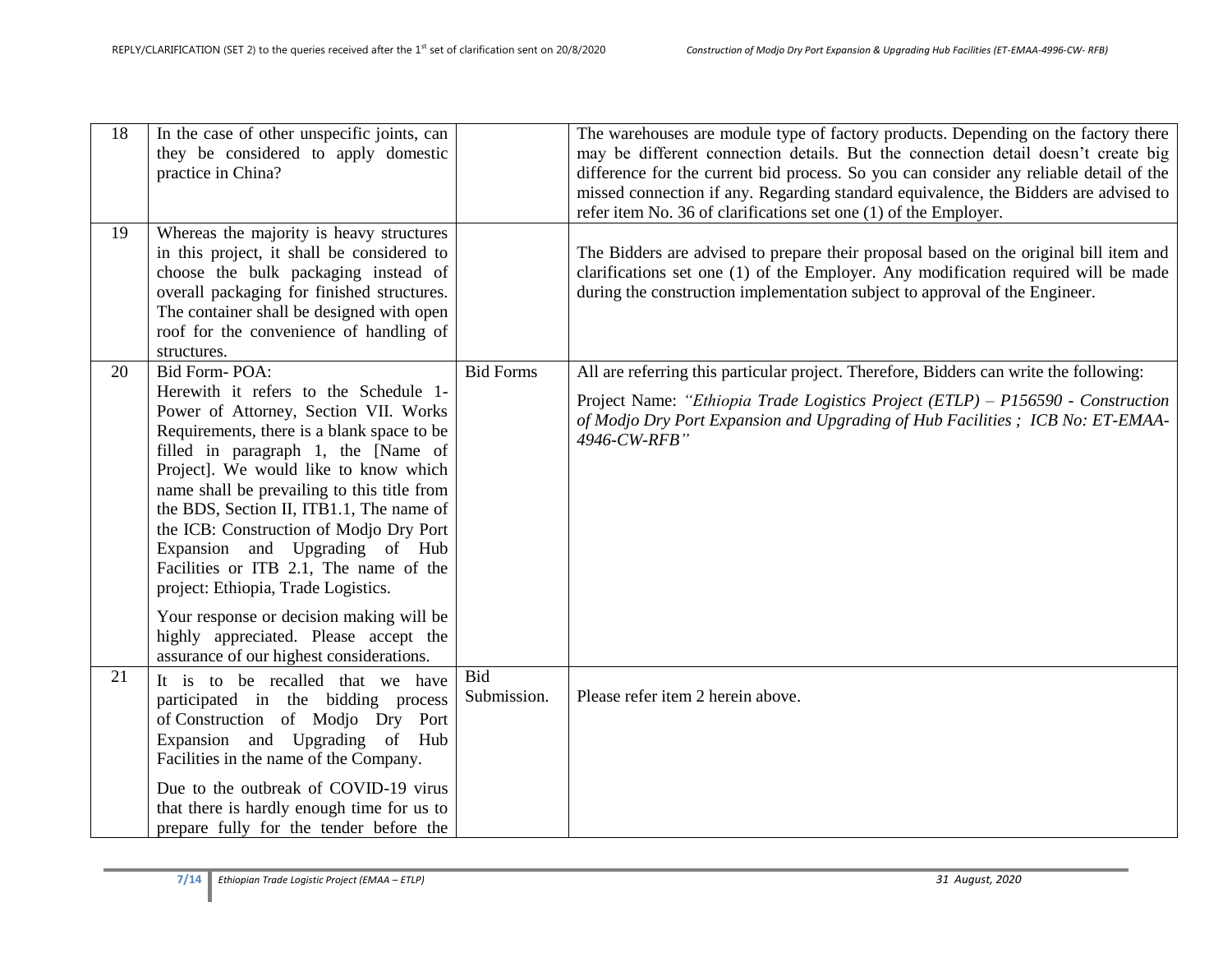|    | original submission date which was Sep.<br>15, hereby we apply for an extension of<br>three(3) weeks for bid submission.                                                                                                                                                                                                                                                                                                      |                                                                                                                                                                                                                                                                                                                                     |
|----|-------------------------------------------------------------------------------------------------------------------------------------------------------------------------------------------------------------------------------------------------------------------------------------------------------------------------------------------------------------------------------------------------------------------------------|-------------------------------------------------------------------------------------------------------------------------------------------------------------------------------------------------------------------------------------------------------------------------------------------------------------------------------------|
| 22 | According to the practice of the country<br>where the project is located (Ethiopia),<br>whether the Borrow Area (including stone<br>materials) should be designated by the<br>employer and cost of borrow area should<br>be borne by the employer? Whether the<br>cost of Disposal Area should be borne by<br>the contractor?                                                                                                 | Please refer item No.11 herein above.                                                                                                                                                                                                                                                                                               |
| 23 | For the steel structure, would you please<br>clarify the tariff rate of imported steel<br>structure materials (Kg) and steel plates<br>(m2)?                                                                                                                                                                                                                                                                                  | The request is not clear. Please check the BoQ and the Employer will not provide<br>tariff rates to the Bidders.                                                                                                                                                                                                                    |
| 24 | Bill 5-162000.07, Supply, install and test<br>generator output low-voltage cables with<br>51 runs of $(16xlx630mm2 FR + 300mm2$<br>pvc (E) insulated copper cable for each<br>generator) with underground installation<br>detail as shown in transformer and<br>generator detailed drawings with<br>termination and connection as detailed in<br>specification. Would you please clarify<br>the detailed cable (or equipment) | The cables as follows:<br>For each generator (R, S, T) we have 16 single core 630sqmm cables. This means 16<br>runs of 1cx630mm2 cable for each generator. For the three generators we have 48runs<br>of 1cx630mm2 cable. For the Neutral we have three runs of 1cx300mm2 cables. This<br>is the total 51 run for three generators. |
| 25 | Bill $5 - 16300.14$ , Supply, install and test<br>HV cables for connection of MV panel to<br>transformers 50sqmm 3C I XLPE I PVC<br>24KV COPPER POWER CABLE with<br>cable specification, installation,<br>termination and testing as described in the<br>technical specification, please refer<br>technical specification sheet. Would you<br>please clarify the detailed cable (or<br>equipment)?                            | The cable is 24KV MV cable with cross section 3cx50sqmm, insulation is preferably<br>XLPE but high quality PVC cable is also allowable. But the cable has to be pure<br>copper cable. The installation, termination and testing has to be as of standard IEC<br>regulation.                                                         |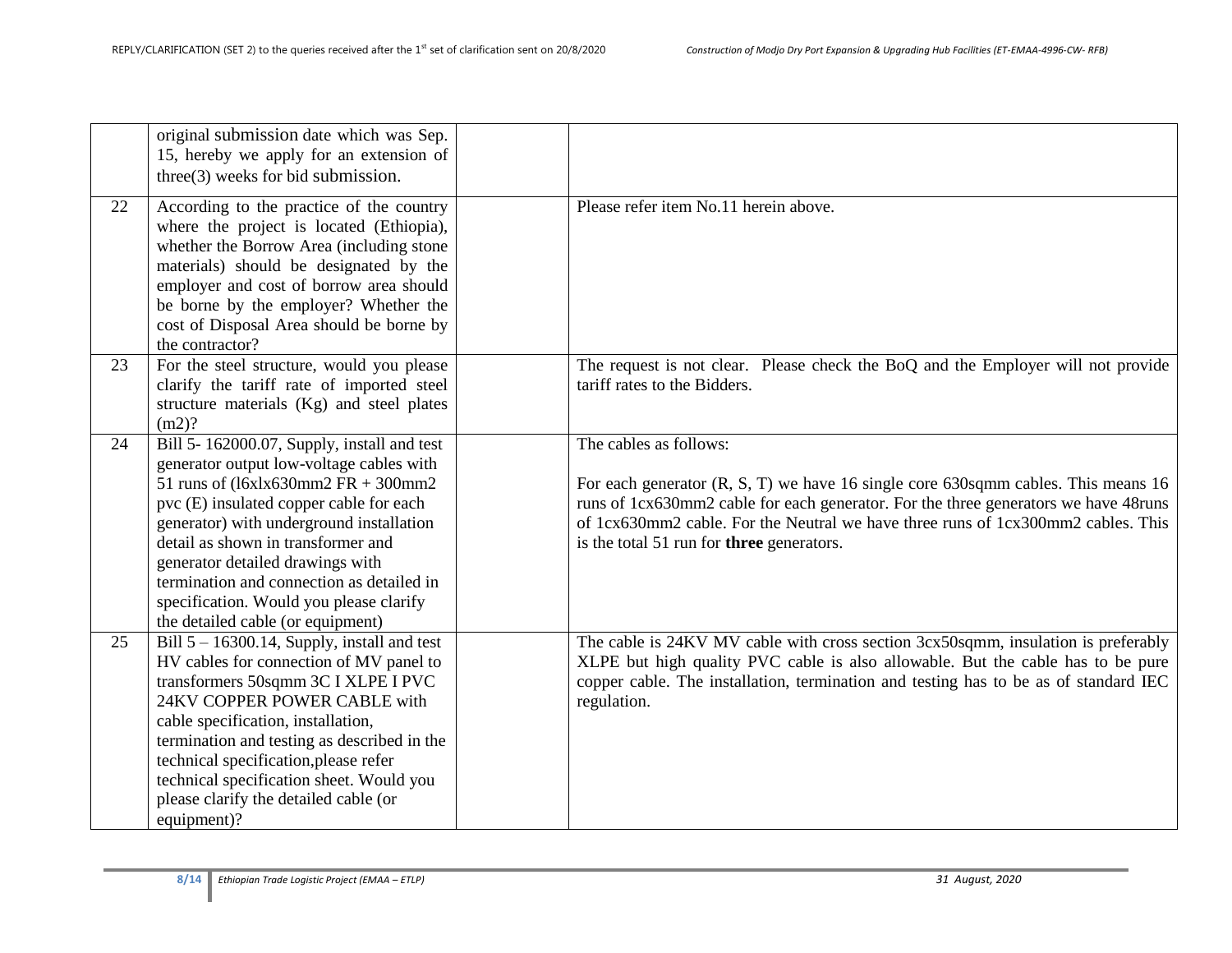| 26 | What's the specific work content of Bill 3-<br>15300.01? Does it include wells and<br>supporting facilities?                                                                                                                                                                                                                                                                               | The borehole is already drilled by the Dry Port. The well characteristic is submitted to<br>the Bidders through Clarification Response set one (1), as additional reference.<br>Please refer Attachment 2: Boreholes and water supply notes (160m & the output<br>flow is 6 $1/s$ ). Therefore, Supply, install, test & commissioning of submersible pump<br>with guard house? |
|----|--------------------------------------------------------------------------------------------------------------------------------------------------------------------------------------------------------------------------------------------------------------------------------------------------------------------------------------------------------------------------------------------|--------------------------------------------------------------------------------------------------------------------------------------------------------------------------------------------------------------------------------------------------------------------------------------------------------------------------------------------------------------------------------|
| 27 | What's the specific work content of Bill<br>3-15300.02? Does it include water tower<br>and reservoir?                                                                                                                                                                                                                                                                                      | It is already clarified in the Employer's Clarification Response set one (1), item No<br>28. It contains: $30M3$ RC reservoir with tower, Booster pump $-3$ pcs, Automatic<br>control system $-2$ set, and pump house. Please refer item No.28 of Employer's<br>Response set one (1)                                                                                           |
| 28 | Bi11 No. 5-16730.08--16730.12, whether<br>the bandwidth specification of fiber optic<br>cable be 1000M or 10,000M?                                                                                                                                                                                                                                                                         | The optical fiber cable should carry data/voice/video at a rate of 10GB/s with Gigabit<br>Ethernet standards complete with the patch cords and all accessories                                                                                                                                                                                                                 |
| 29 | Bi1l No. 5-16730.14--16730.21, Please<br>specify whether the switch is industrial or<br>network switch.                                                                                                                                                                                                                                                                                    | Network switch                                                                                                                                                                                                                                                                                                                                                                 |
| 30 | Division<br>No.<br>$5-$<br>13-Special<br>Bill<br>Construction-13850.0 1, Supply, install<br>and configure fire detection camera for<br>warehouses BOSCH AVIOTEC or<br>equivalent as given in technical<br>specification with detection capacity of<br>O.5m fire width at a distance of 60m<br>complete with video management<br>software. Whether a spherical flame<br>camera is required? | Yes special flame camera is required, BOSCH AVIOTEC or equivalent                                                                                                                                                                                                                                                                                                              |
| 31 | Electrical Installation Item 16720.01,<br>supply, install & configure CCTV<br>surveillance camera TVP3122 or<br>equivalent POE, PTZ with detail spec as<br>given in IT technical specification<br>complete with video management<br>software. Is it a dome camera or a box<br>camera?                                                                                                      | It is dome camera                                                                                                                                                                                                                                                                                                                                                              |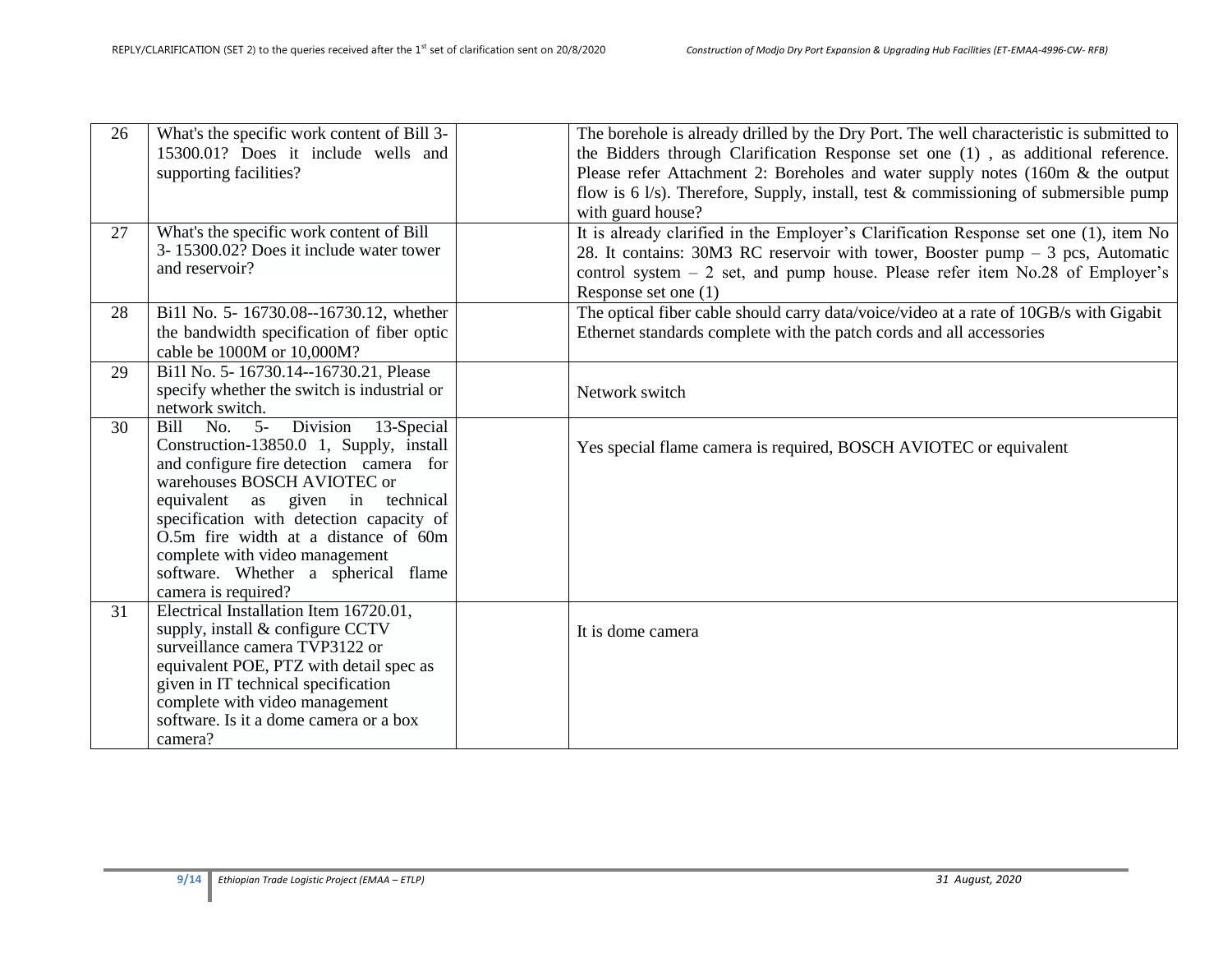| 32 | Electrical Installation Item 16720.3<br>deliver, install<br>supply,<br>test<br>and<br>commission perimeter fiber optic<br>detection and security system with<br>vibration and continuity sensing for<br>5000m area complete with detection and<br>monitoring system<br>as<br>given<br>in<br>technical spec. Please clarify whether the<br>proof<br>fiber<br>vibration<br>bandwidth<br>specification is 1,000M 01' 10, OOOM?                                                                                                                                                                                                                                                                       | The optical fiber should carry data at a rate of 1GB/s                                                                                  |
|----|---------------------------------------------------------------------------------------------------------------------------------------------------------------------------------------------------------------------------------------------------------------------------------------------------------------------------------------------------------------------------------------------------------------------------------------------------------------------------------------------------------------------------------------------------------------------------------------------------------------------------------------------------------------------------------------------------|-----------------------------------------------------------------------------------------------------------------------------------------|
| 33 | Electrical Installation Item16750.01suppl<br>y, deliver, and connect VOIP handset with<br>13248 pixel backlit graphical LCD<br>display, dual color line keys (with 2 SIP<br>accounts and up to 2 call appearances), 3<br>XML programmable context-sensitive<br>soft keys, 3-way conference HD<br>wideband audio, superb full-duplex<br>hands-free speakerphone with advanced<br>acoustic echo cancellation and excellent<br>double-talk<br>performance,<br>Large<br>phonebook (up to 500<br>contacts)<br>and call history - up to 200 records.<br>Operating temperature: $O^{\circ}C$ to 40 $^{\circ}C$ .<br>Please clarify whether the IP phone<br>bandwidth specification is 100M or<br>1,000M? | Should be capable of high speed connection with audio 10/100/1000 Mbps Gigabit<br>Ethernet with integrated PoE                          |
| 34 | Referring to Technical Specifications<br>&Methods of Measurement, Division 13<br>Section 13720-IP CCTV Surveillance<br>System. Does the following 7 types of<br>cables used for Monitoring signal line? If<br>not, where is the wiring places for these<br>cables? (These typeof cables are not<br>specified in the BOQ list.)<br>a) 23 AWG Annealed bare solid copper,<br>$CAT-7$<br><b>UTP</b><br>Cable,<br>Channel                                                                                                                                                                                                                                                                             | As far as it supports Gigabit Ethernet and fast Ethernet and passes UL standards and<br>meets cat6 standards, it is possible to use it. |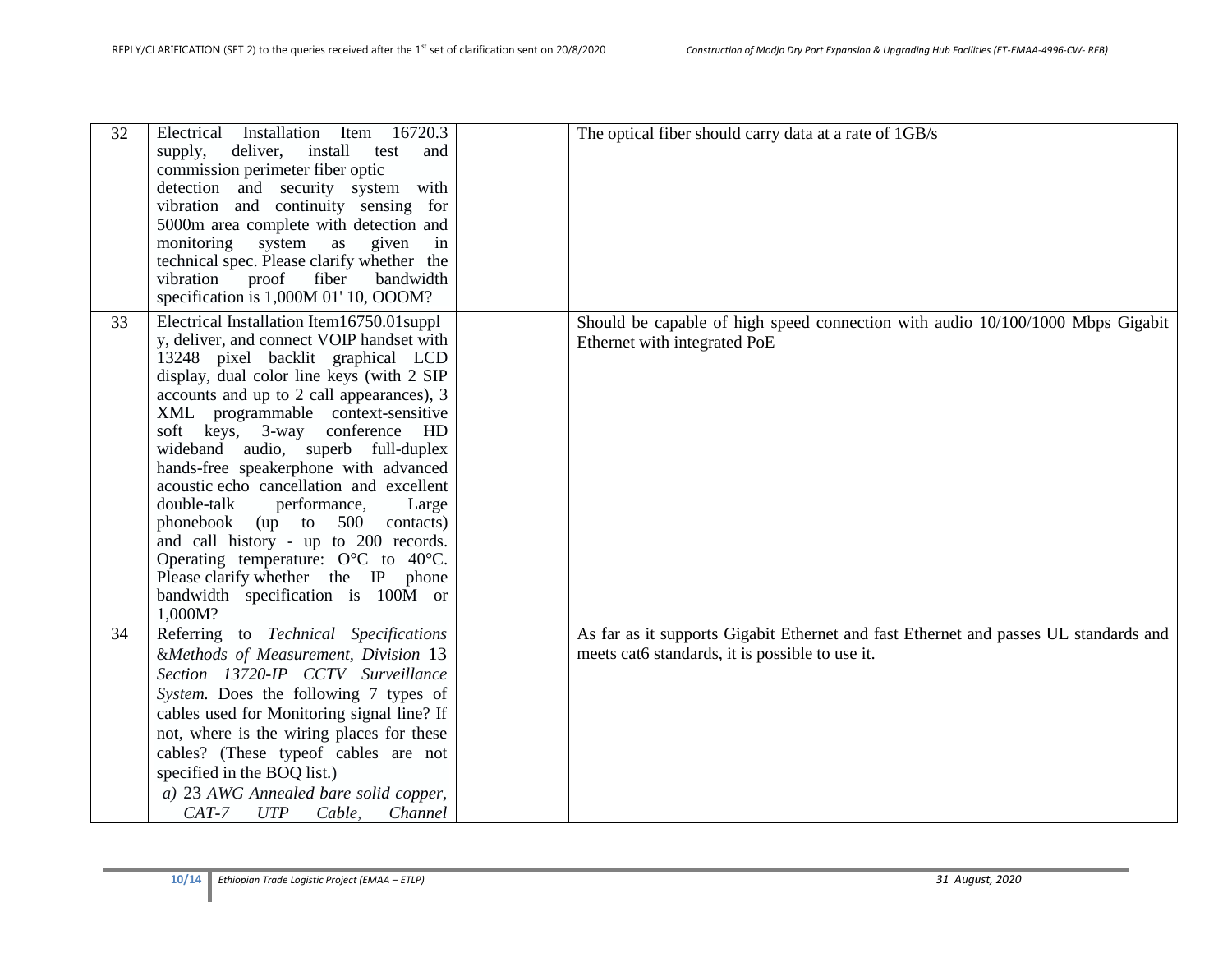| 35 | optimized to 350 Mhz<br>b) Meets EIA/TIA 568-B.2-1 Category 6<br>specifications, Passed UL 444 test and<br>meets CM and CMR ratings<br>c) Worst Case Cable Skew: 45 nsecl100<br>meters<br>d) d) Characteristic Impendence: 100(+/-<br>3) Ohms 500MHz, Tested till 700<br>Mhz<br>e) Conductor Annealed copper wire<br>Diameter 0.52 mm (nominal)<br>f) Insulation High Density polyethylene,<br>Diameter 0.94 mm (nominal)<br>g) Support for Fast Ethernet and Gigabit<br>Ethernet IEEE 802.3/5/12, Voice,<br>ISDN, ATM $155 \& 622$ Mbps and<br>Broadband.<br>Technical specification: DIVISION 13,<br>13850 - FIRE<br>Section<br><b>ALARM</b><br>SYSTEM.<br><b>INITIATING</b><br><b>DEVICES</b><br>(show as follows). There is no fire alarm<br>firefighting<br>schematic<br>and<br>drawing (is there air sampling smoke<br>detection system for warehouse? We<br>cannot find in BOQ). Please clarify.<br>A.Addressable Manual Station: Semi-<br>Flush mounted, coded type, single':\c.<br>$IPN > tZ$ ".!J~stationwith break-glass rod. | Fire alarm system for individual buildings is indicated in the respective buildings.<br>Regarding the fire alarm schematic, the fire detection system in the whole compound<br>is connected to the main fire alarm control station through the fiber optic schematic<br>diagram indicated. So separate fire alarm schematic is not indicated. |
|----|------------------------------------------------------------------------------------------------------------------------------------------------------------------------------------------------------------------------------------------------------------------------------------------------------------------------------------------------------------------------------------------------------------------------------------------------------------------------------------------------------------------------------------------------------------------------------------------------------------------------------------------------------------------------------------------------------------------------------------------------------------------------------------------------------------------------------------------------------------------------------------------------------------------------------------------------------------------------------------------------------------------------------------------|-----------------------------------------------------------------------------------------------------------------------------------------------------------------------------------------------------------------------------------------------------------------------------------------------------------------------------------------------|
|    |                                                                                                                                                                                                                                                                                                                                                                                                                                                                                                                                                                                                                                                                                                                                                                                                                                                                                                                                                                                                                                          |                                                                                                                                                                                                                                                                                                                                               |
|    |                                                                                                                                                                                                                                                                                                                                                                                                                                                                                                                                                                                                                                                                                                                                                                                                                                                                                                                                                                                                                                          |                                                                                                                                                                                                                                                                                                                                               |
|    |                                                                                                                                                                                                                                                                                                                                                                                                                                                                                                                                                                                                                                                                                                                                                                                                                                                                                                                                                                                                                                          |                                                                                                                                                                                                                                                                                                                                               |
|    | Provide manufacturer's standard back po.                                                                                                                                                                                                                                                                                                                                                                                                                                                                                                                                                                                                                                                                                                                                                                                                                                                                                                                                                                                                 |                                                                                                                                                                                                                                                                                                                                               |
|    | $\sim$ $\sim$ $\sim$ $\sim$                                                                                                                                                                                                                                                                                                                                                                                                                                                                                                                                                                                                                                                                                                                                                                                                                                                                                                                                                                                                              |                                                                                                                                                                                                                                                                                                                                               |
|    | <b>B.Addressable ceiling mounted Heat</b>                                                                                                                                                                                                                                                                                                                                                                                                                                                                                                                                                                                                                                                                                                                                                                                                                                                                                                                                                                                                |                                                                                                                                                                                                                                                                                                                                               |
|    | Detector: Combination rJte-~1-rise and                                                                                                                                                                                                                                                                                                                                                                                                                                                                                                                                                                                                                                                                                                                                                                                                                                                                                                                                                                                                   |                                                                                                                                                                                                                                                                                                                                               |
|    | $fi$ ~~ temperature, 57 degree C and                                                                                                                                                                                                                                                                                                                                                                                                                                                                                                                                                                                                                                                                                                                                                                                                                                                                                                                                                                                                     |                                                                                                                                                                                                                                                                                                                                               |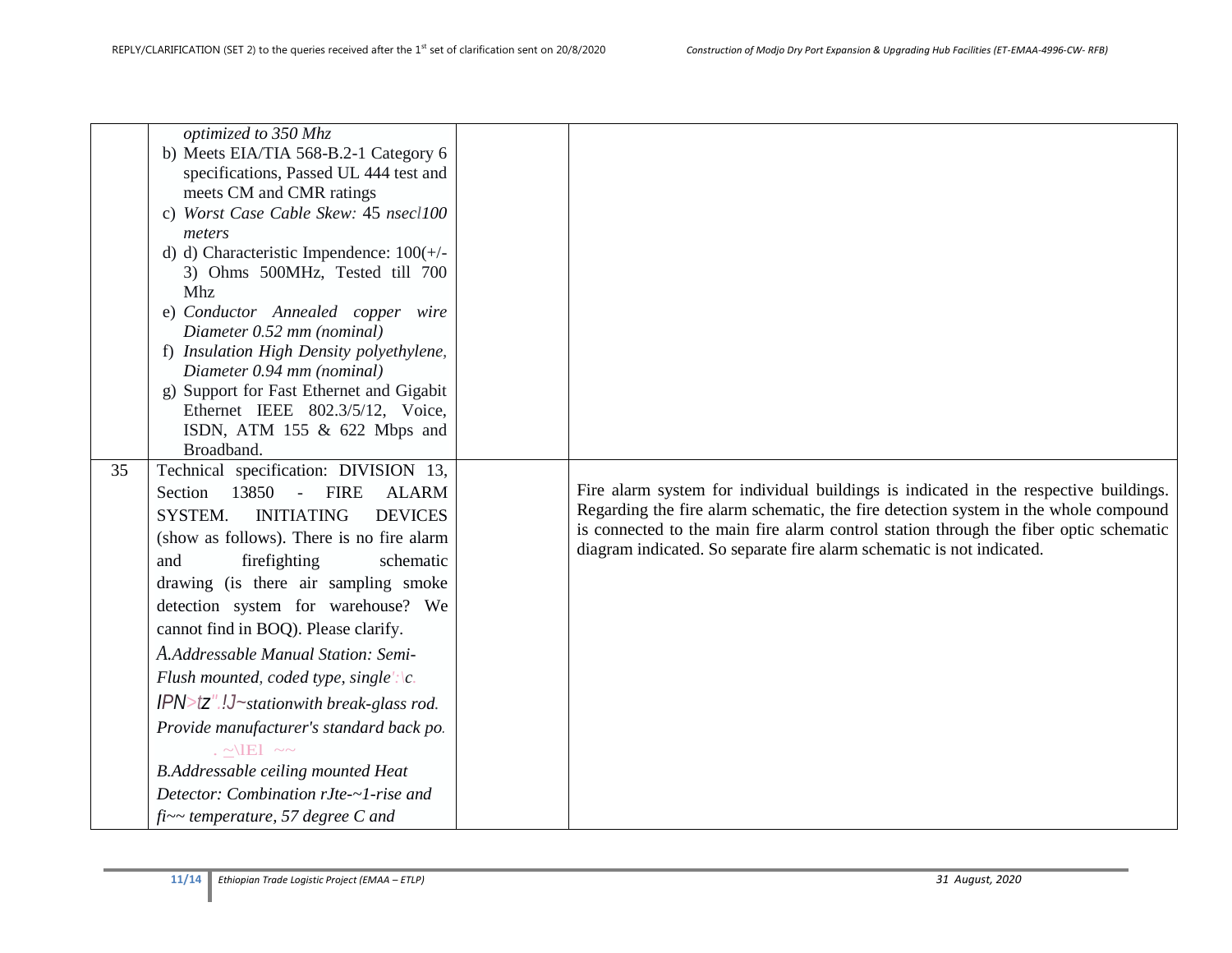|    | temperature rate of rise of 8.3 degrees C.<br>C. Addressable Ceiling Mounted Smoke<br>Detector: Ionization type with plug-in<br>base visual<br>indication of detector actuation.<br>D.Addressable Duct Mounted Smoke<br>Detector: Ionization type.                                                                                                                                                                                     |                                                                                                                                                                                                                                                                                                                                                                                                                                                                                                                                                                                                |
|----|----------------------------------------------------------------------------------------------------------------------------------------------------------------------------------------------------------------------------------------------------------------------------------------------------------------------------------------------------------------------------------------------------------------------------------------|------------------------------------------------------------------------------------------------------------------------------------------------------------------------------------------------------------------------------------------------------------------------------------------------------------------------------------------------------------------------------------------------------------------------------------------------------------------------------------------------------------------------------------------------------------------------------------------------|
| 36 | Section IV.<br>In Bidding Document,<br>Bidding Forms, Table C. Summary of<br>Payment Currencies,<br>there is<br>no<br>CONTINGENCY ALLOWANCE<br>$(10\%$<br><b>Net</b><br>Bid<br>Price),<br>which<br>is<br>conflict with BOQ summary.<br><b>VAT</b><br>calculated according to Table C and total<br>bid price is different from BOQ summary.<br>Please clarify.                                                                          | Contingency Allowance is only to be shown in the BoQ summary for Employers<br>Budgetary purpose. But Table C of the Bid Form in the Bidding Document is to show<br>currency proportions of the Bidders, in which no need of computing contingency<br>amount.<br>Therefore, Bidders are advised to prepare their proposal as per the forms in the BoQ<br>and in the Currency summary table as stipulated in the original forms.                                                                                                                                                                 |
| 37 | According<br>your Response<br>to<br>for<br>Clarification Responses dated on August<br>20,2020, query No. 11: "Custom Duty for<br>Construction items to be used for this<br>specific will be covered by<br>the<br>Employer". Please kindly clarify what"<br>items to be used for this specific"<br>specifically refers to, especially what are<br>the items related to this project for which<br>the employer covers the custom duties? | The Bidder has full information about the scope of the works. Therefore, construction<br>items/goods used for the implementation of the scope of the works and only those<br>items/goods which the Contractor cannot procure from markets in the Employer's<br>country will be included as Custom Duty privileged. Subject to the request of the<br>Contractor and approval of the Employer, when construction items/goods that are<br>available in the markets of the Employer's country become scarce, such items/goods<br>will also be imported and are included as Custom Duty privileged. |
| 38 | Please kindly clarify whether Technical<br>Proposal and Financial Proposals shall be<br>sealed in separate envelopes                                                                                                                                                                                                                                                                                                                   | Bidders are advised to prepare and seal the Bid Proposals according to ITB 21:<br>Sealing and Marking of Bids and any such corresponding clauses of the Bidding<br>Documents.                                                                                                                                                                                                                                                                                                                                                                                                                  |
| 39 | For the required specific experience,<br>please kindly clarify whether experience<br>of the subsidiaries of the bidder is<br>acceptable for your esteemed office.                                                                                                                                                                                                                                                                      | Please refer Section III.<br>Evaluation and Qualification Criteria (Without<br>Prequalification) in the Bidding Document for detail compliance requirements.                                                                                                                                                                                                                                                                                                                                                                                                                                   |
| 40 | For the required specific experience,                                                                                                                                                                                                                                                                                                                                                                                                  | Similarity in physical size, complexity, Methods/Technology and /or other                                                                                                                                                                                                                                                                                                                                                                                                                                                                                                                      |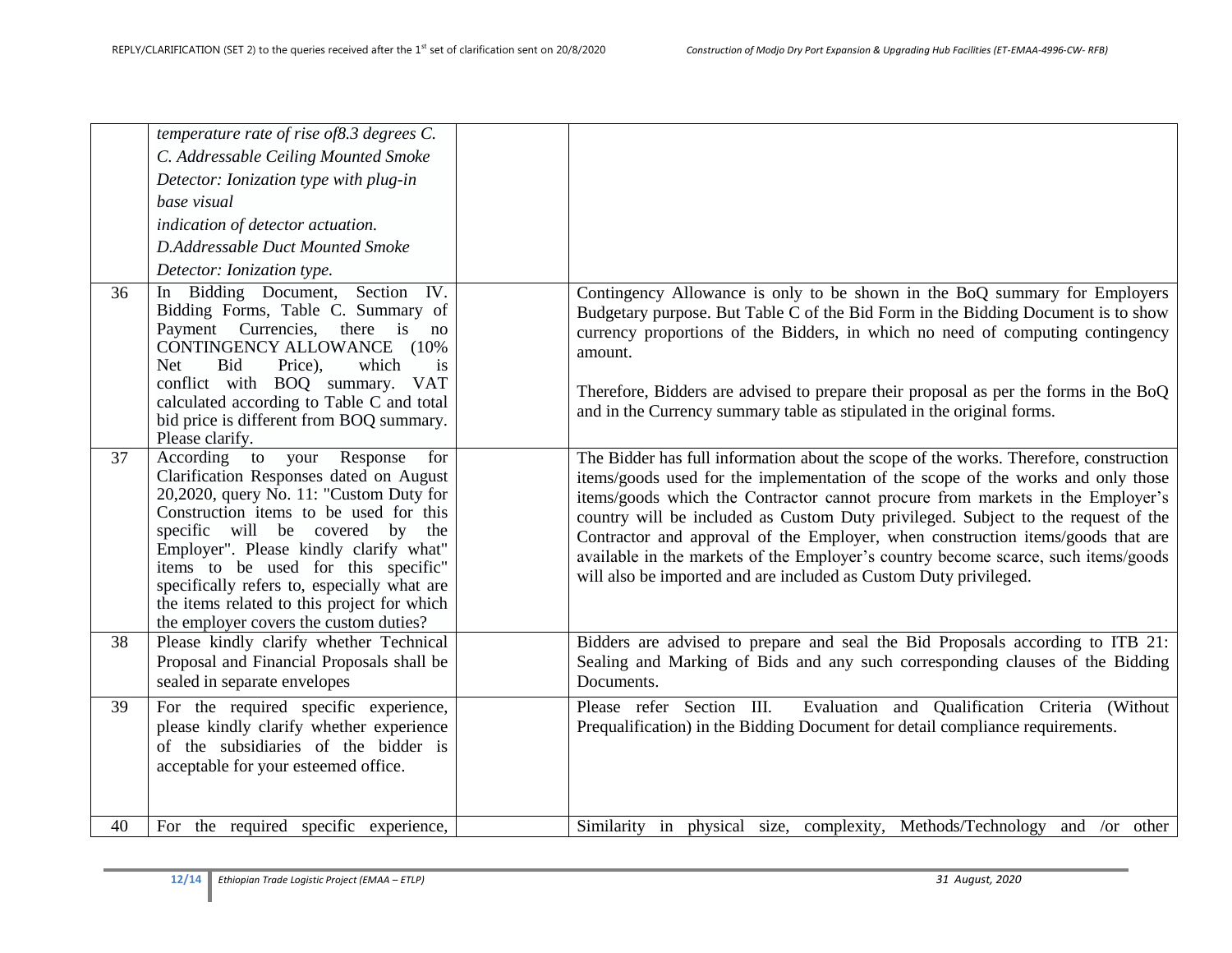|    | please kindly clarify, besides the dry port<br>whether other projects such as sea ports,<br>docks, etc, with similar physical size,<br>complexity, methods/Technology and /or<br>other characteristics is acceptable for your                                                                                                    | characteristics can be judged during the Bid Evaluation process based on Works<br>Requirements described under Section VII of the Bidding Document.                                                                                                                                                                                                                                                                                        |
|----|----------------------------------------------------------------------------------------------------------------------------------------------------------------------------------------------------------------------------------------------------------------------------------------------------------------------------------|--------------------------------------------------------------------------------------------------------------------------------------------------------------------------------------------------------------------------------------------------------------------------------------------------------------------------------------------------------------------------------------------------------------------------------------------|
| 41 | esteemed office.<br>In Bill No. 4.3, Weighing bridge of BoQ,<br>the required weigh bridge as per the                                                                                                                                                                                                                             | Bidders are advised to take the quantity 2, as per Bill No. 4.3 of the BoQ. The layout<br>shall be modified during construction implementation.                                                                                                                                                                                                                                                                                            |
|    | detailed specification including the<br>control booth is 2, while the required<br>quantity in General Layout is 1, please<br>kindly clarify.                                                                                                                                                                                     |                                                                                                                                                                                                                                                                                                                                                                                                                                            |
| 42 | Please kindly clarify whether 20%<br>Advance Payment will be paid in full at<br>one time                                                                                                                                                                                                                                         | Yes, 20% Advance Payment will be paid in accordance with PCC 14.2 upon<br>submission of equivalent guarantee.                                                                                                                                                                                                                                                                                                                              |
| 43 | In the clarification materials provided by<br>the Employer, File Drawings CAD/FP<br>March 13-2020 Modjo, there are another<br>two BoQ excel documents. Please clarify<br>whether the bidder should consider these<br>two BoQ files, or the Bidder should focus<br>on the previous BoQ only.                                      | The Bidder shall not consider the two BoQ Excel files which are placed in the<br>Drawing files wrongly.                                                                                                                                                                                                                                                                                                                                    |
| 44 | In Sub clause 6.5 of particular conditions,<br>the normal working time is provided as<br>local time, while the time set therein is to<br>understood as Gregorian time<br>be<br>otherwise the normal working time is not<br>reasonable. Please, clarify the normal<br>working time set therein in local time or<br>Gregorian time | Normal working hours as per PCC 6.5 shall be:<br>Monday to Saturday from 8:30 AM - 1:30 PM and 5:30 PM - 17:30 PM local time.                                                                                                                                                                                                                                                                                                              |
| 45 | In the typical drawing provided for<br>pavement design for workshop and<br>container cleaning area, there is one layer<br>of Asphalt cement sealant on the top of<br>concrete paving blocks, of which the<br>thickness and specification is not                                                                                  | • In pavement design report, table 3.26, for <i>Operational area of</i> Workshop and<br>Container cleaning area recommended reinforced concrete C35/45 sealed against<br>fluids underlain by 30cm thickness Unbound base course and 15cm crushed sub-<br>base and concrete paving blocks pavement not recommended for these two<br>operational area.<br>• Concrete is porous, which means air, grease, oil and water can pass through from |